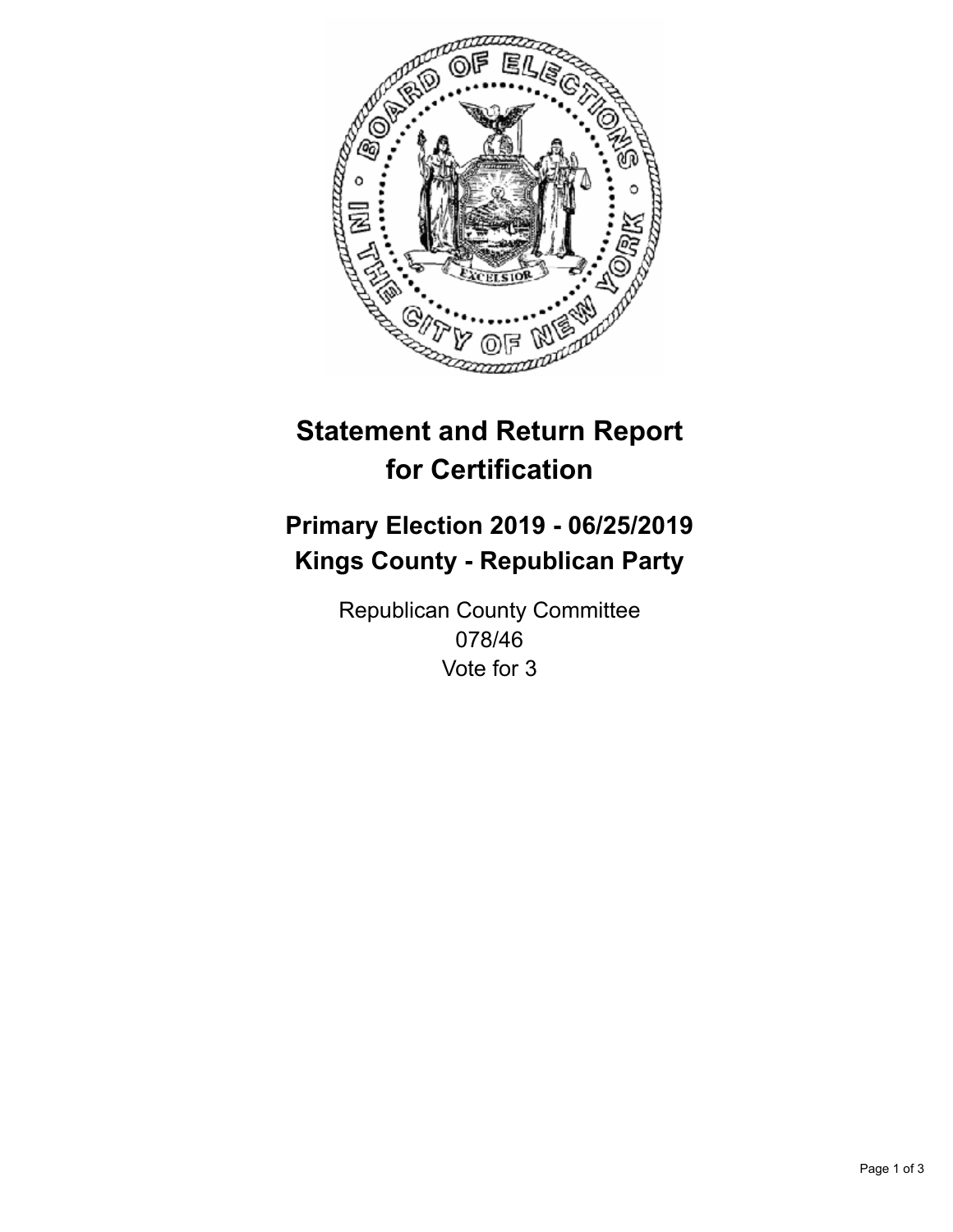

## **Assembly District 46**

| <b>PUBLIC COUNTER</b>                                    | 40 |
|----------------------------------------------------------|----|
| <b>MANUALLY COUNTED EMERGENCY</b>                        | 0  |
| ABSENTEE / MILITARY                                      | 1  |
| <b>AFFIDAVIT</b>                                         | 0  |
| <b>Total Ballots</b>                                     | 41 |
| Less - Inapplicable Federal/Special Presidential Ballots | 0  |
| <b>Total Applicable Ballots</b>                          | 41 |
| <b>JOSEPHINE J. GHORRA</b>                               | 19 |
| THEODORE J. GHORRA                                       | 17 |
| ANITA M. QUAGLIONE                                       | 30 |
| <b>EMILY CATANZARO</b>                                   | 6  |
| <b>ANTHONY PERRINA</b>                                   | 9  |
| MEI DAU WANG (WRITE-IN)                                  | 1  |
| SHENG WANG (WRITE-IN)                                    | 1  |
| UNATTRIBUTABLE WRITE-IN (WRITE-IN)                       | 1  |
| <b>Total Votes</b>                                       | 84 |
| Unrecorded                                               | 39 |